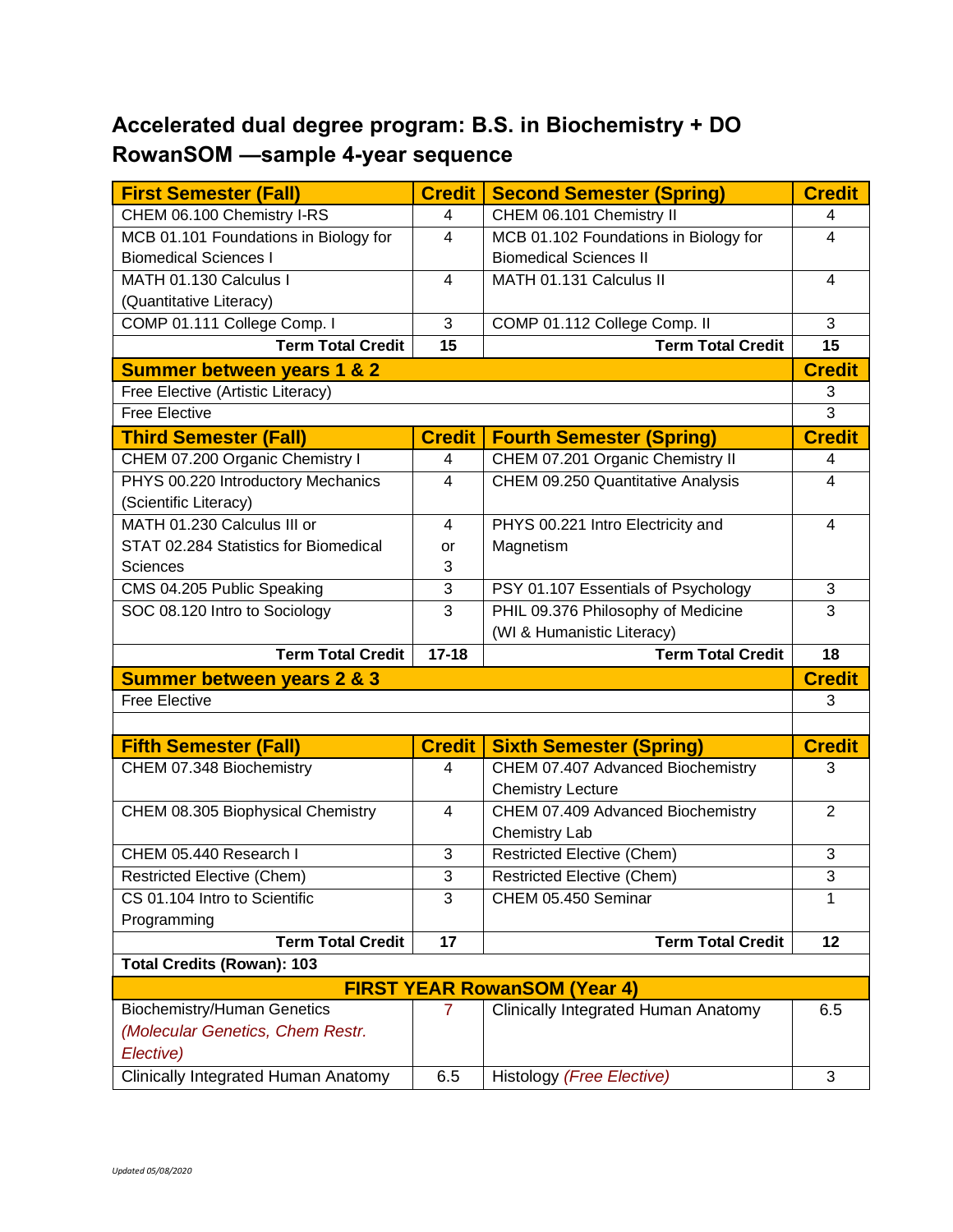| Medical Physiology (Chem Restr.     | 4    | Microbiology/Immunology (Bio Restr. | 3    |
|-------------------------------------|------|-------------------------------------|------|
| Elective)                           |      | Elective)                           |      |
| Histology                           | 3    | Neuroscience                        | 3    |
| Microbiology/Immunology             | 3    | <b>Medical Physiology</b>           | 4    |
| On Doctoring I                      |      | On Doctoring I                      |      |
| Osteopathic Manipulative Medicine I |      | Osteopathic Manipulative Medicine I |      |
| <b>Term Total Credit</b>            | 23.5 | <b>Term Total Credit</b>            | 19.5 |
| Sub-total: 17 s.h.                  |      |                                     |      |
| Total: 120 s.h.                     |      |                                     |      |